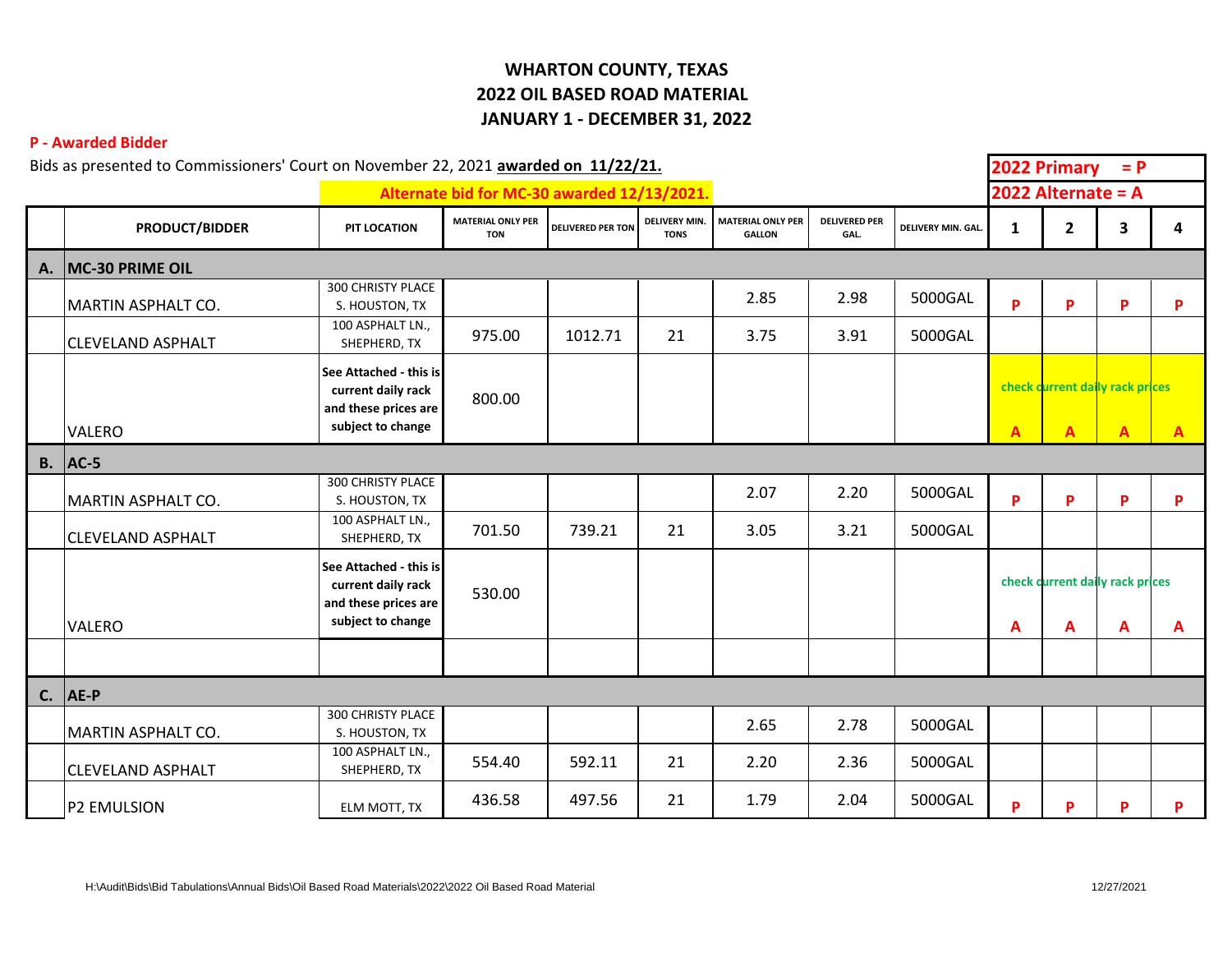| Alternate bid for MC-30 awarded 12/13/2021. |                                         |                                                                                           |                                        |                          |                                     |                                           |                              |                    |   | 2022 Alternate = $A$                 |   |   |  |  |
|---------------------------------------------|-----------------------------------------|-------------------------------------------------------------------------------------------|----------------------------------------|--------------------------|-------------------------------------|-------------------------------------------|------------------------------|--------------------|---|--------------------------------------|---|---|--|--|
|                                             | <b>PRODUCT/BIDDER</b>                   | PIT LOCATION                                                                              | <b>MATERIAL ONLY PER</b><br><b>TON</b> | <b>DELIVERED PER TON</b> | <b>DELIVERY MIN.</b><br><b>TONS</b> | <b>MATERIAL ONLY PER</b><br><b>GALLON</b> | <b>DELIVERED PER</b><br>GAL. | DELIVERY MIN. GAL. | 1 | $\overline{2}$                       | 3 | 4 |  |  |
|                                             |                                         |                                                                                           |                                        |                          |                                     |                                           |                              |                    |   |                                      |   |   |  |  |
| D.                                          | CRS-2 (1 Ton/2,000 Gallon Max.Delivery) |                                                                                           |                                        |                          |                                     |                                           |                              |                    |   |                                      |   |   |  |  |
|                                             | MARTIN ASPHALT CO.                      | 300 CHRISTY PLACE<br>S. HOUSTON, TX                                                       |                                        |                          |                                     | 2.00                                      | 2.30                         | 2000GAL            |   |                                      |   |   |  |  |
|                                             | <b>CLEVELAND ASPHALT</b>                | 100 ASPHALT LN.,<br>SHEPHERD, TX                                                          | 476.00                                 | 574.99                   | 8                                   | 2.00                                      | 2.40                         | 2000GAL            | P | P                                    | P | P |  |  |
|                                             | <b>CLEVELAND ASPHALT</b>                | 100 ASPHALT LN.,<br>SHEPHERD, TX                                                          | 476.00                                 | 513.71                   | 21                                  | 2.00                                      | 2.16                         | 5000GAL            | P | P                                    | P | P |  |  |
|                                             | <b>P2 EMULSION</b>                      | ELM MOTT, TX                                                                              | 668.29                                 | 729.26                   | 21                                  | 2.74                                      | 2.99                         | 5000GAL            |   |                                      |   |   |  |  |
|                                             |                                         |                                                                                           |                                        |                          |                                     |                                           |                              |                    |   |                                      |   |   |  |  |
| E.                                          | EC-30 Prime Oil                         |                                                                                           |                                        |                          |                                     |                                           |                              |                    |   |                                      |   |   |  |  |
|                                             | <b>P2 EMULSION</b>                      | ELM MOTT, TX                                                                              | 426.83                                 | 487.80                   | 21                                  | 1.75                                      | 2.00                         | 5000GAL            | P | P                                    | P | P |  |  |
|                                             |                                         |                                                                                           |                                        |                          |                                     |                                           |                              |                    |   |                                      |   |   |  |  |
| F.                                          | <b>RC-250</b>                           |                                                                                           |                                        |                          |                                     |                                           |                              |                    |   |                                      |   |   |  |  |
|                                             | MARTIN ASPHALT CO.                      | 300 CHRISTY PLACE<br>S. HOUSTON, TX                                                       |                                        |                          |                                     | 2.75                                      | 2.88                         | 5000GAL            | P | P                                    | P | P |  |  |
|                                             | <b>CLEVELAND ASPHALT</b>                | 100 ASPHALT LN.,<br>SHEPHERD, TX                                                          | 845.25                                 | 882.96                   | 21                                  | 3.45                                      | 3.61                         | 5000GAL            |   |                                      |   |   |  |  |
|                                             | VALERO                                  | See Attached - this is<br>current daily rack<br>and these prices are<br>subject to change | 740.00                                 |                          |                                     |                                           |                              |                    | A | check current daily rack prices<br>A | A | A |  |  |
|                                             |                                         |                                                                                           |                                        |                          |                                     |                                           |                              |                    |   |                                      |   |   |  |  |